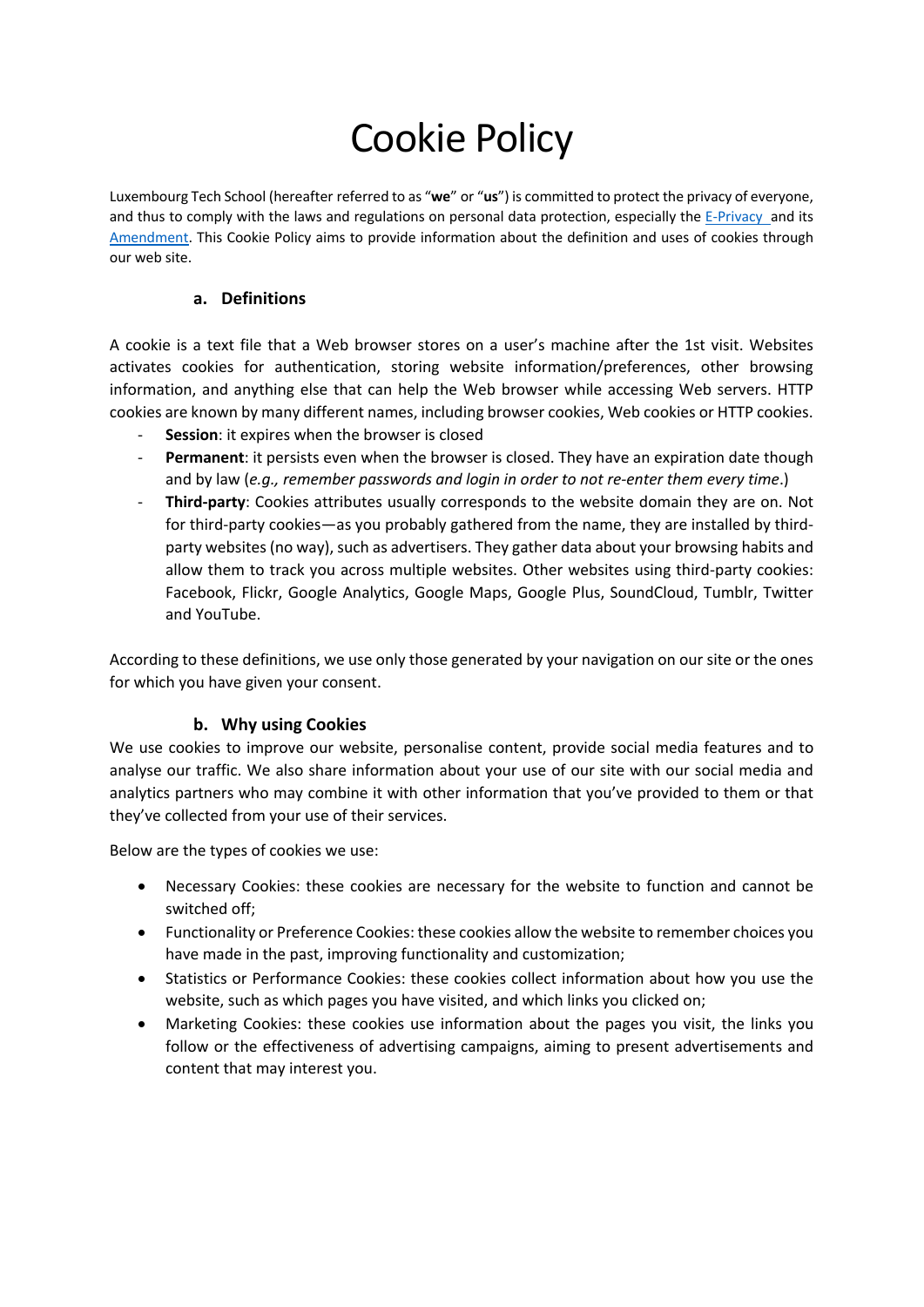## **Cookies table Necessary cookies**

| <b>Name</b>     | Provider                 | <b>Purpose</b>                                                                                                                                                 | <b>Expiry</b> | <b>Type</b> |
|-----------------|--------------------------|----------------------------------------------------------------------------------------------------------------------------------------------------------------|---------------|-------------|
| CONSENT [x2]    | <b>Google</b><br>YouTube | Used to detect if the visitor has accepted<br>the marketing category in the cookie<br>banner. This cookie is necessary for GDPR-<br>compliance of the website. | 2 years       | IHTTP       |
| llCookieConsent | Cookiebot                | Stores the user's cookie consent state for<br>llthe current domain                                                                                             | 1 year        | IIHTTP      |

#### **Marketing cookies**

| <b>Name</b>                  | Provider | Purpose                                                                                                 | <b>Expiry</b>   | <b>Type</b> |
|------------------------------|----------|---------------------------------------------------------------------------------------------------------|-----------------|-------------|
| VISITOR_INFO1_LIVE           | YouTube  | Tries to estimate the users' bandwidth on<br>pages with integrated YouTube videos.                      | 179 days        | <b>HTTP</b> |
| <b>IYSC</b>                  |          | Registers a unique ID to keep statistics of<br>YouTube   what videos from YouTube the user has<br>seen. | Session         | <b>HTTP</b> |
| yt.innertube::nextId         | YouTube  | Registers a unique ID to keep statistics of<br>what videos from YouTube the user has<br>seen.           | Persistent HTML |             |
| yt.innertube::requests       | YouTube  | Registers a unique ID to keep statistics of<br>what videos from YouTube the user has<br>seen.           | Persistent HTML |             |
| ytidb::LAST_RESULT_ENTRY_KEY | YouTube  | Stores the user's video player preferences<br>using embedded YouTube video                              | Persistent HTML |             |
| yt-remote-cast-available     | YouTube  | Stores the user's video player preferences<br>using embedded YouTube video                              | Session         | <b>HTML</b> |
| yt-remote-cast-installed     | YouTube  | Stores the user's video player preferences<br>using embedded YouTube video                              | Session         | <b>HTML</b> |
| yt-remote-connected-devices  | YouTube  | Stores the user's video player preferences<br>using embedded YouTube video                              | Persistent HTML |             |
| yt-remote-device-id          | YouTube  | Stores the user's video player preferences<br>using embedded YouTube video                              | Persistent HTML |             |
| yt-remote-fast-check-period  | YouTube  | Stores the user's video player preferences<br>using embedded YouTube video                              | Session         | <b>HTML</b> |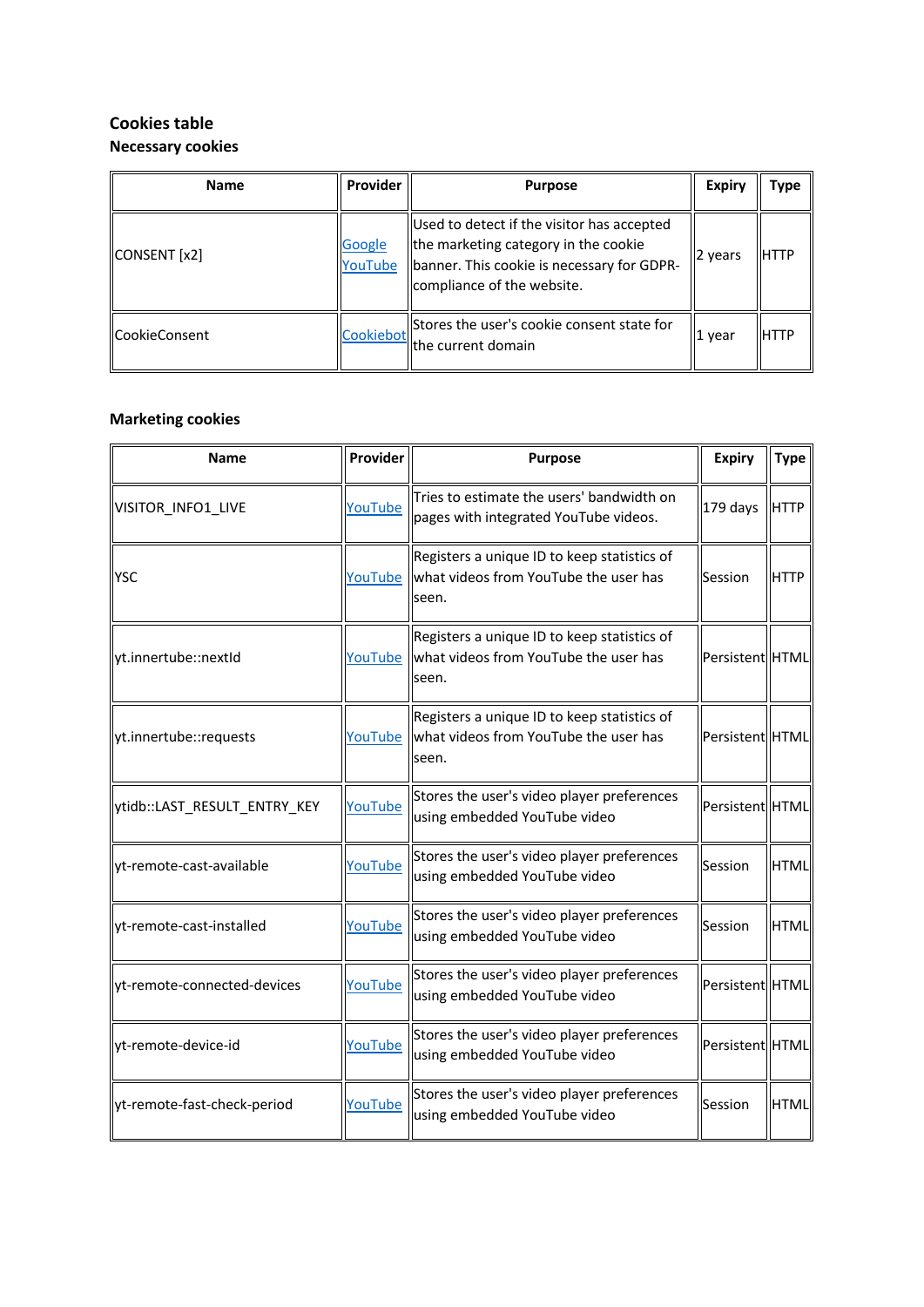| <b>Name</b>              | <b>Provider</b> | <b>Purpose</b>                                                             | Expiry         | Type <sub>  </sub> |
|--------------------------|-----------------|----------------------------------------------------------------------------|----------------|--------------------|
| lyt-remote-session-app   | YouTube         | Stores the user's video player preferences<br>using embedded YouTube video | <b>Session</b> | <b>HTML</b>        |
| llyt-remote-session-name | YouTube         | Stores the user's video player preferences<br>using embedded YouTube video | <b>Session</b> | <b>HTML</b>        |

### **c. Third-party apps integrated into our website**

We are using third-party apps on our web site to share our site's content with others (*social sharing buttons*): The corresponding social networks may be able to identify you via this button, even if you don't use it while browsing our site or app. If you opened a session on one of the networks on the device you use to visit our website before arriving on our site, the network can track your navigation on our site. We have no control over the collection of data by the social network regarding your navigation on our site and do not have access to personal data in their possession. However, you can access the confidentiality policy of the social network to learn more about the subject and regulate the information you agree or refuse to share.

## **d. Accept or refuse Cookies**

You can change or withdraw your consent at any time from our cookie management tool.

You can decide to block cookies we may deposit in your navigator, either case by case or by refusing them systematically once and for all.

For an efficient cookie management meeting your requirements please use your browser's setup options, considering the cookies' purpose (as mentioned above).

You can also delete cookies already stored in your browser. For instance, to delete cookies deposited on our site:

- o Google Chrome
- Open the browser's "Settings" tab. Click on "Advanced" followed by "Privacy and security", "Content settings», then "cookies" and "See all cookies and site data". Search "[Name]", tick the boxes and delete.
	- o Firefox
- Open the browser's "Options" tab and select "Privacy and Security". In the "History" section, click on "remove individual cookies". Search files containing the name "[Name]", select and delete them.
	- o Microsoft Edge
- Click on the "Other action", then on "Settings" ». Click on " Choose data to delete". Check the box "Cookies data from registered websites", search files containing "[Name]", select and delete them.
	- o Safari
- Open, the browser's "Preferences" tab and open the tab "Confidentiality". Click on "Manage website data", search files containing "[Name]" select and delete them. Click on "Done".